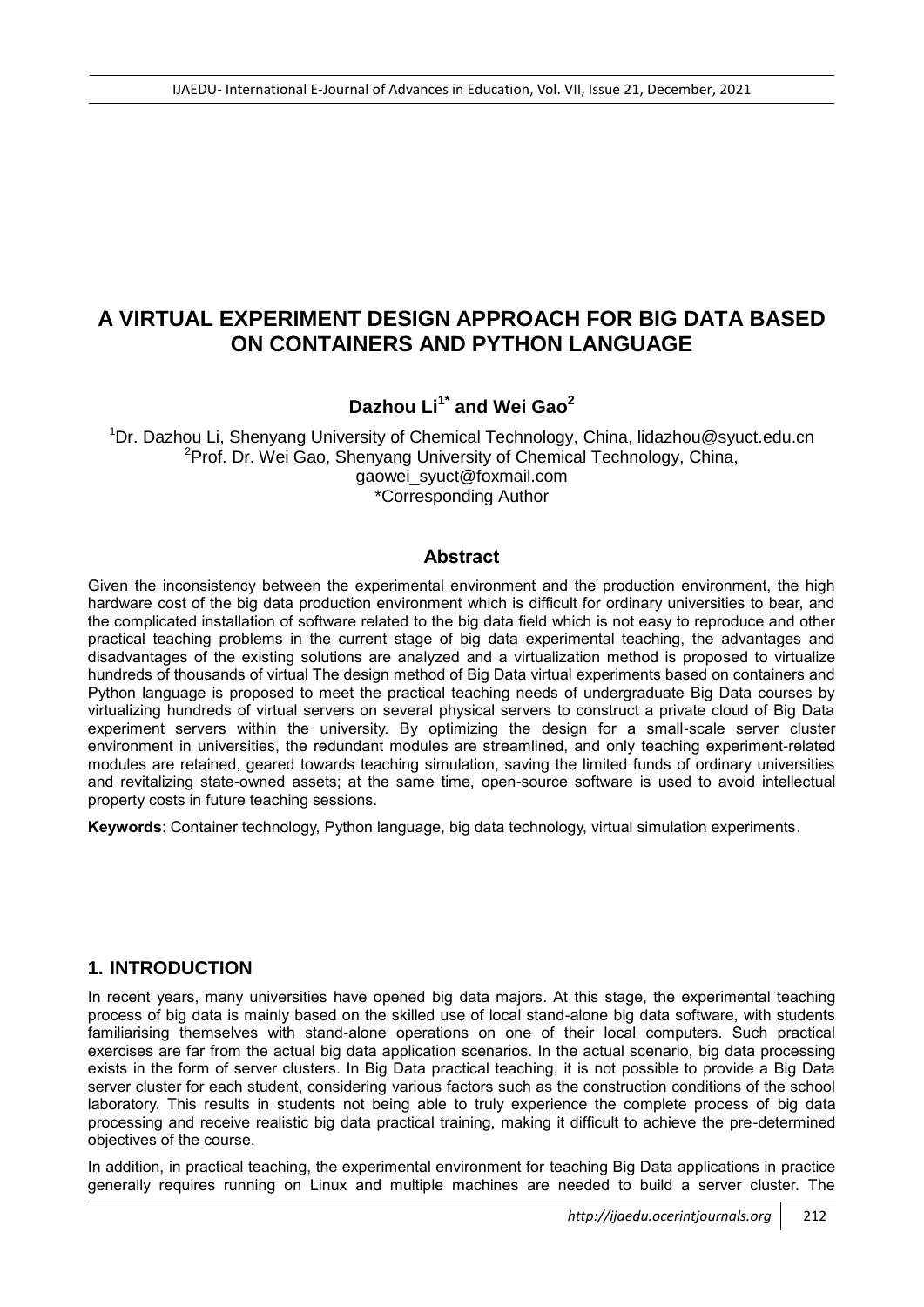installation process involves the installation of Linux systems, virtual machine software, JDK, Hadoop, Spark, Hbase, Hive, and other open-source software, which makes the installation process tedious and the configuration workload extremely heavy. Sometimes the same operation can be successful on one computer but fail on another.

#### **2. DESIGN METHODOLOGY FOR VIRTUAL EXPERIMENTS**

In this paper, through virtualization, hundreds of virtual servers are virtualized on a few physical servers to construct a private cloud of big data experiment servers within the school, which can then meet the practical teaching needs of the big data courses of data science and big data technology majors and computer science and technology majors. The mainstream container technology can be used to form a virtual private cloud of servers at this stage. Based on container technology, each virtual server is not only identical to the real server during use, but the external performance and operation and maintenance methods of the virtual server are also identical to the actual production environment. This enables the creation of a virtual big data server cluster for students with limited university experimental teaching resources at this stage.

The platform is developed using OpenStack and container hybrid cloud technology (Beloglazov et al., 2015). The system is eventually deployed within the university, using a private cloud B/S architecture. During the Big Data practice teaching period, current undergraduate students access the virtual simulation experiment platform through the college labs with remote login, and the resources provide strong support for undergraduate students' Big Data practice capability training and teachers' practice teaching guidance.

At this stage, the platform is oriented towards high-end Internet enterprises, and very few of them are oriented towards the education sector and local universities. Similar platforms are mainly for large commercial Internet enterprises like Ali, Baidu, Jingdong, Meituan, and Tencent, providing high-performance processors, huge memory, and massive storage space, so the prices of similar products are unaffordable for ordinary universities. The demand for dozens of servers in ordinary universities is overlooked in the commercialized category because of the small profits generated and the lack of interest from vendors to offer products targeted at the education sector. In addition, at this stage, similar products are mainly sold as software and hardware bundles, which can lead to the dilemma of having to buy a new batch of hardware servers before the hardware servers that universities already have are fully used, thus resulting in a waste of state-owned assets of universities.

In response to the above two problems, the virtual experiment simulation platform is redesigned and optimized for the small-scale server cluster environment of universities at the early stage of development, streamlining a large number of redundant modules and retaining the functional modules related to teaching experiments, to mainly focus on teaching simulation and adapt to the small-scale server cluster characteristics of ordinary universities at this stage. In addition, the virtual experiment simulation platform should not be bundled with hardware, which increases the difficulty of developing the system software, but the hardware resources of the platform can use the existing computing servers of the university, saving the waste of money brought by re-purchasing servers, and playing a good role in promoting the full use of stateowned assets for the university. The relevant part of the software of the virtual experiment simulation platform should use open source software, thus further ensuring that the platform will not add additional intellectual property costs in the future.

## **3. TECHNICAL MEANS OF VIRTUAL EXPERIMENTS**

The biggest problem in the professional practice teaching of big data in colleges and universities is that there is no supporting simulation experimental environment for the deployment of the big data environment. To reduce the cost of laboratory construction and the learning difficulty of big data application practice, the virtual simulation experiment is based on virtualized container technology, which builds a lightweight big data experiment platform. The virtual simulation experiment of comprehensive application of big data technology based on virtualization platform aims to meet the needs of universities to offer big data practice courses. It mainly contains practical content of Big Data applications, involving processes such as data pre-processing, data storage and management, data analysis, and data visualization, covering the installation and usage of systems and Big Data software such as Linux, Kafka, Hadoop, Spark, server cluster operation and maintenance. The platform enables the virtual creation of Big Data clusters with limited computing resources, provides a variety of lab environments that match the curriculum, focuses on the technology itself, and dramatically improves students' efficiency in learning Big Data server cluster usage and operation and maintenance techniques.

With the continued emergence of cloud technologies, the paradigm for developing and deploying applications on the cloud has changed, not only because of provisions such as scalability and reliability but also because the cloud supports continuous integration and delivery with as little downtime as possible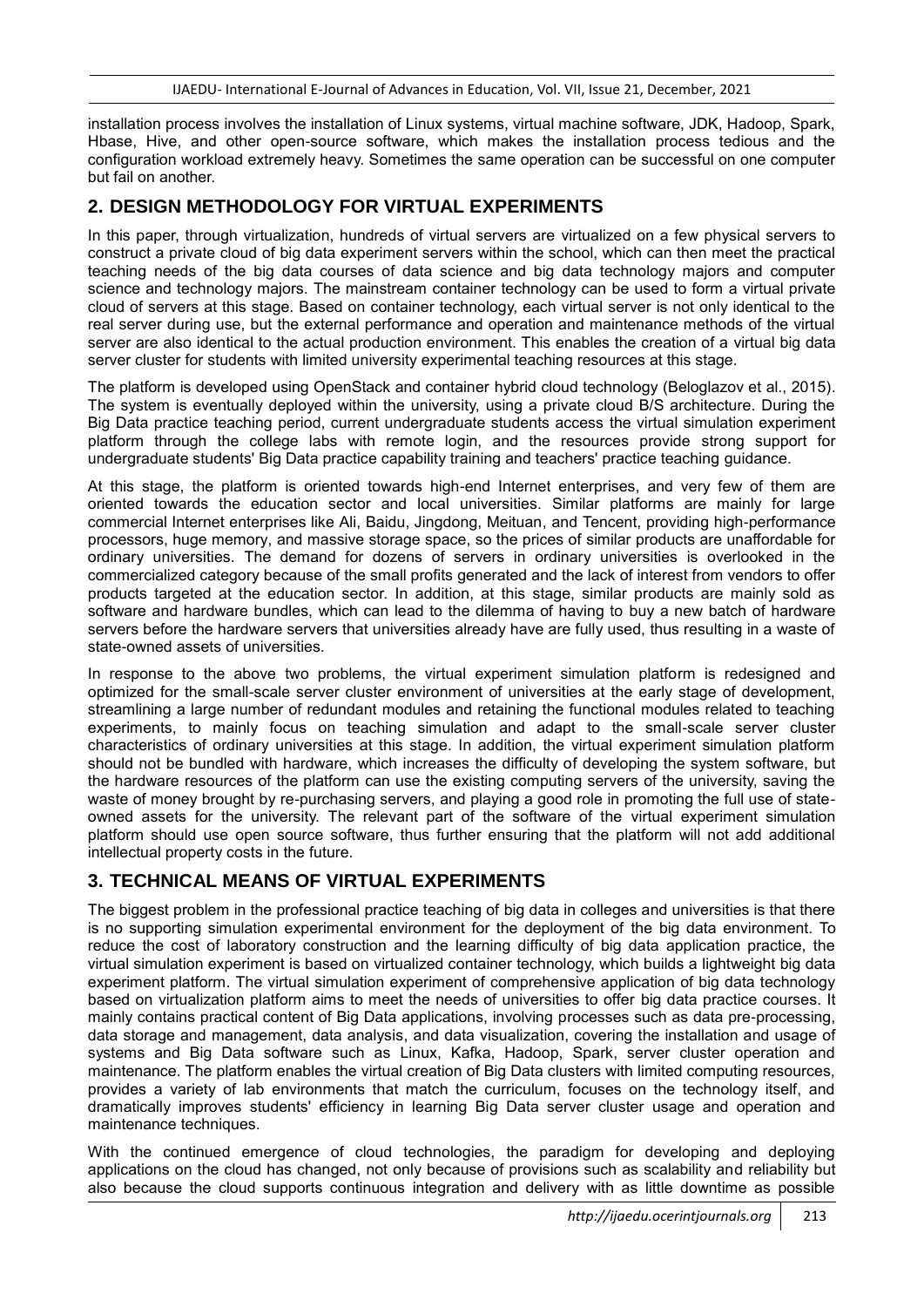(Cegielski et al., 2012). The main architecture used to develop cloud-based applications is the microservices architecture. The foundation behind this architecture is a combination of loosely coupled services that implement business capabilities. It focuses on constructing single-function components with well-defined interfaces. One of the main reasons for its popularity is that businesses have adopted an agile approach that can configure items and update modules in real-time without affecting the application. Microservice architectures also address the issue of application scaling, as each microservice is bundled in its codebase, as opposed to a holistic approach where the entire application is bundled in a single code base. One of the key factors in implementing a microservices architecture is virtualization. Virtualization can be implemented using virtual machines and containerization.

Virtualization technology, represented by containers, has the characteristics of being lighter and easier to deploy quickly than traditional virtual machine technology, which can significantly reduce the total amount of resources used in a cloud platform and improve the efficiency of application distribution and deployment. As a result, container-based cloud computing platforms are rapidly becoming a research hotspot in both academic and industrial circles for big data technologies. Containers consist of a complete runtime environment that includes an application along with the dependencies, libraries, and other binaries needed to run the application (Anderson, & Charles, 2015). All of these are bundled in a single package. By containerizing the application, unexpected situations between the application and the infrastructure are resolved.

The architecture of a container differs from that of a virtual machine. Containers share an operating system in which each running process is isolated in userspace so that containers end up consuming less space than virtual machines. These containers out-perform virtual machines in different behaviors, such as better startup times, resource allocation, and less redundancy. To make applications platform-independent, packaged build images of container-generated code are used [9]. As applications grow, the number of microservices increases, which makes it difficult to manage and deploy services manually. As a result, a "continuous integration" and "continuous delivery" approach is used to automate deployment whenever new updates are made to the code base.

"Continuous integration" is part of the practices involved in the principles of software programming (AlexanderPoth et al., 2018). Git is one such common tool that is widely used to maintain versions of code. Each developer works on their branch, which is cut off from the master branch. Whenever a developer implements a feature or fixes a bug, a merge request is sent from the current branch to the master branch. A script to execute the test cases is triggered, the script runs all the unit tests written and if the code passes all the test cases the merge is complete, otherwise the merge is rejected. When merging code into the master branch, each developer has a very responsible role. This increases the developer's responsibility and therefore needs to ensure that his changes do not affect the building and do not interfere with the work of other developers. To avoid merging conflicts, short-lived branches with small features are preferred to longlived branches with large features.

"Continuous delivery" is defined as the ability to deploy new features and bug fixes to a live server when needed. The CD part is executed after all updated code is located in the successful configuration entries of the master branch. Run a script that picks code from the master branch, prepares it for building, and deploys it to the test environment/production environment. This allows developers to test the code outside of unit tests for updates across multiple parameters, such as user interface tests, integration tests, etc. Tests can be performed to identify problems in advance. For continuous delivery, there is also a term called continuous deployment. The difference between the two is that when following continuous deployment there is no need for manual intervention/confirmation, meaning that with each code check-in the new build will be deployed to the specified server. The goal of continuous delivery is to build software in a way that can be released to a production environment at any time. It deals with a series of automated processes. These processes are designed to be deployed to production safely and quickly. Each change is delivered to a production-like environment called a segmented environment. Rigorous automated testing ensures that business applications and services work as expected. Each change is tested during the delivery phase so that the application can be safely deployed into the production environment.

In the Virtual Emulation Experiment, the main files are in the Github directory, which contains the Github CI/CD files implementing continuous integration and continuous delivery. The docs directory holds files for documentation purposes. The node modules directory contains all the library packages used during the development of the Virtual Emulation Experiment. The scripts directory contains all of the Virtual Emulation Experiment project's script files, such as bash scripts, python scripts, etc. The src directory contains all the files for the main system.